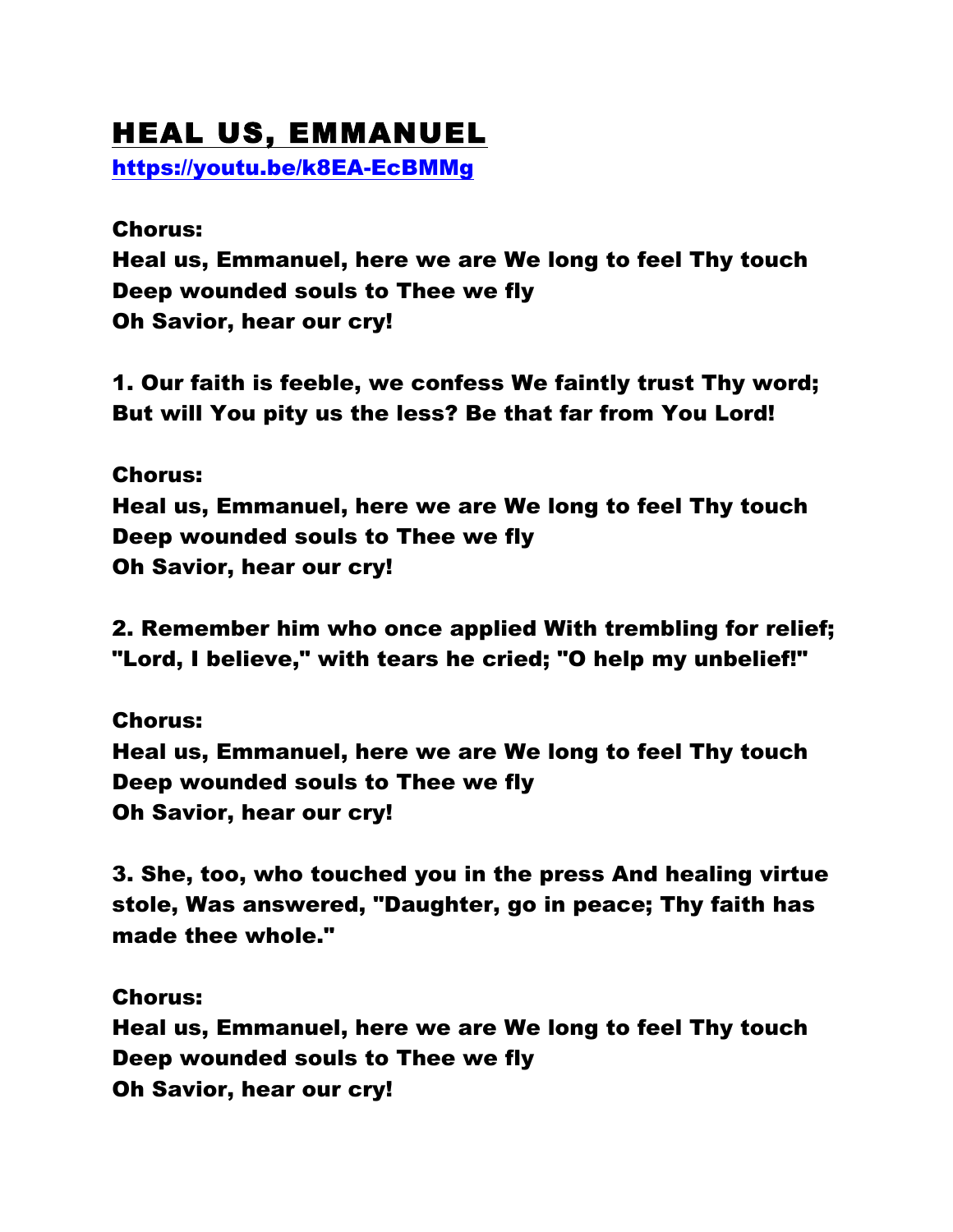### 4. Like her, with hopes and fears we come To touch You if we may; O send us not despairing home; Send none unhealed away.

### Chorus:

Heal us, Emmanuel, here we are We long to feel Thy touch Deep wounded souls to Thee we fly Oh Savior, hear our cry!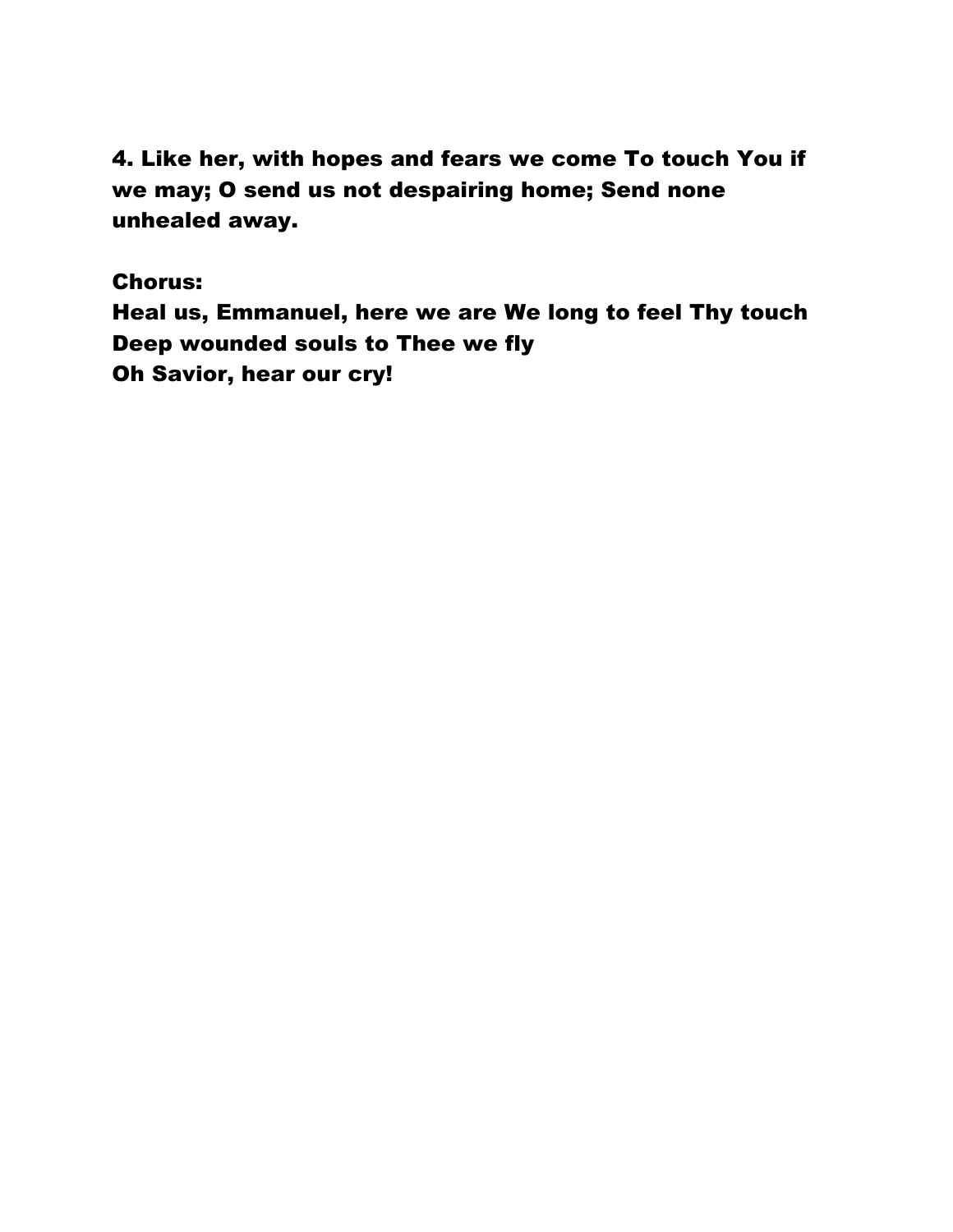# I WILL BLESS THE LORD AT ALL TIMES

https://youtu.be/-FymziS1MKY

I will bless the Lord at all times He's good! I will bless the Lord at all times He's good! He's good! So good! Real good! Each and every day of my life I'll bless the Lord for He's good!

I will bless the Lord at all times He's good! I will bless the Lord at all times He's good! He's good! So good! Real good! Each and every day of my life I'll bless the Lord for He's good!

I will bless the Lord at all times He's good! I will bless the Lord at all times He's good! He's good! So good! Real good! Each and every day of my life I'll bless the Lord for He's good!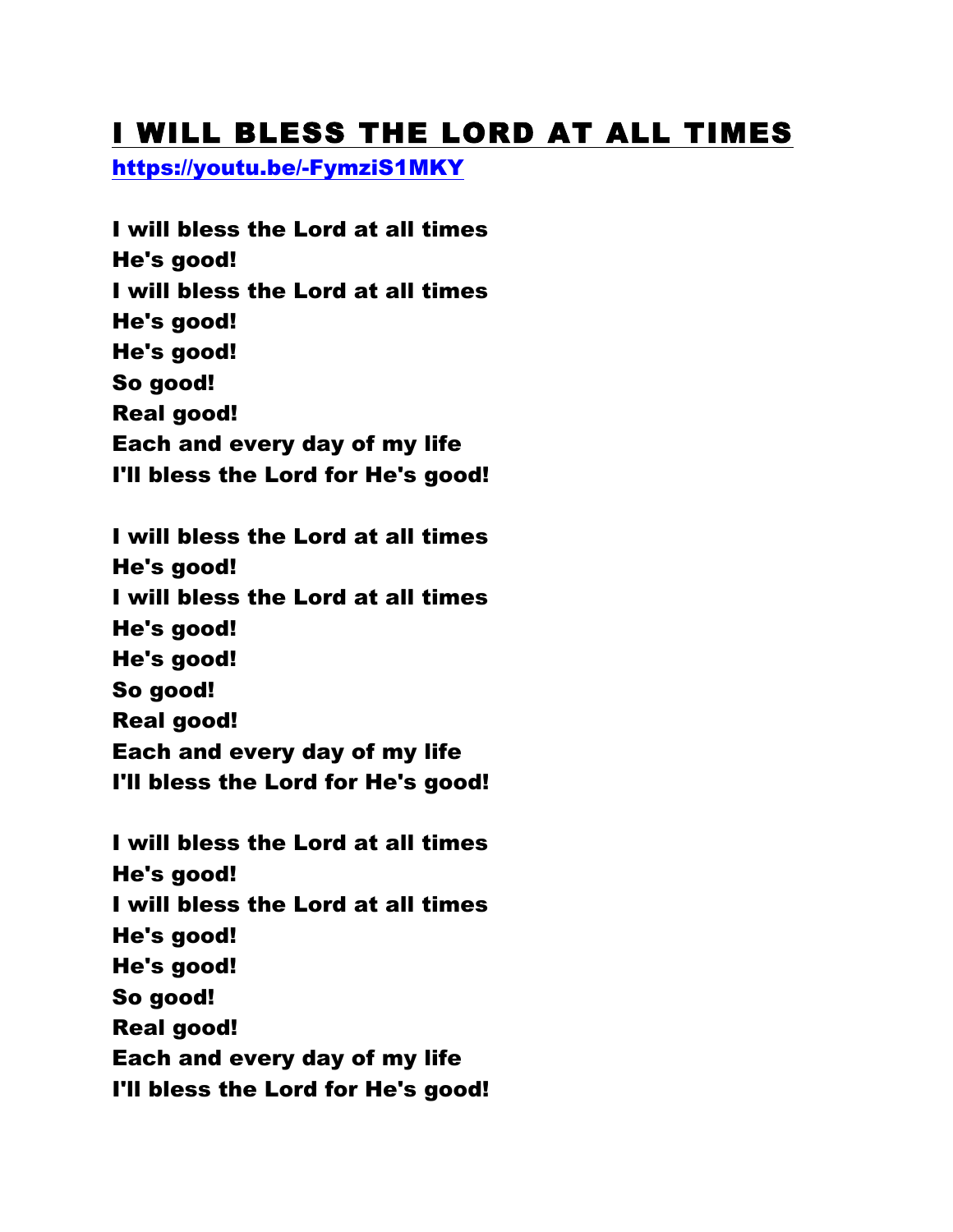I will bless the Lord at all times! I will bless the Lord at all times! I will bless the Lord at all times! I will bless the Lord at all times!

I will bless the Lord! I will bless the Lord! I will bless the Lord! I will bless the Lord! I will bless the Lord at all times He's good!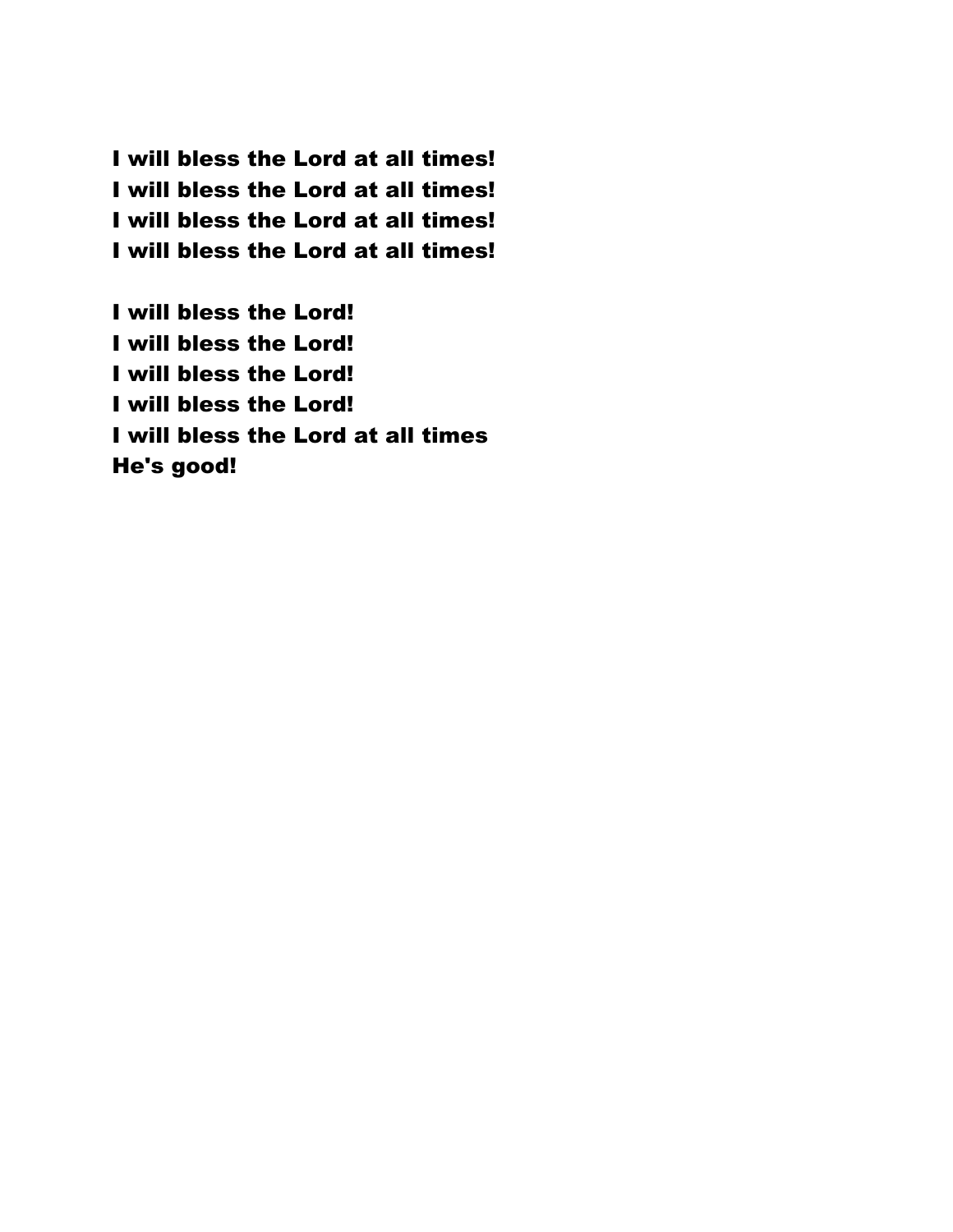# THIS IS AMAZING GRACE

https://www.youtube.com/watch?v=cgsbaBIaoVc

Who breaks the power of sin and darkness Whose love is mighty and so much stronger The King of Glory, the King above all kings Who shakes the whole earth with holy thunder Who leaves us breathless in awe and wonder The King of Glory, the King above all kings

This is amazing grace, This is unfailing love That You would take my place, That You would bear my cross You laid down Your life that I would be set free Oh, Jesus I sing for all that You've done for me

Who brings our chaos back into order Who makes the orphan a son and daughter The King of Glory, the King of Glory Who rules the nations with truth and justice Shines like the sun in all of its brilliance The King of Glory, the King above all kings

This is amazing grace, this is unfailing love That You would take my place, that You would bear my cross You laid down Your life that I would be set free Oh, Jesus I sing for all that You've done for me

Worthy is the Lamb who was slain Worthy is the King who conquered the grave Worthy is the Lamb who was slain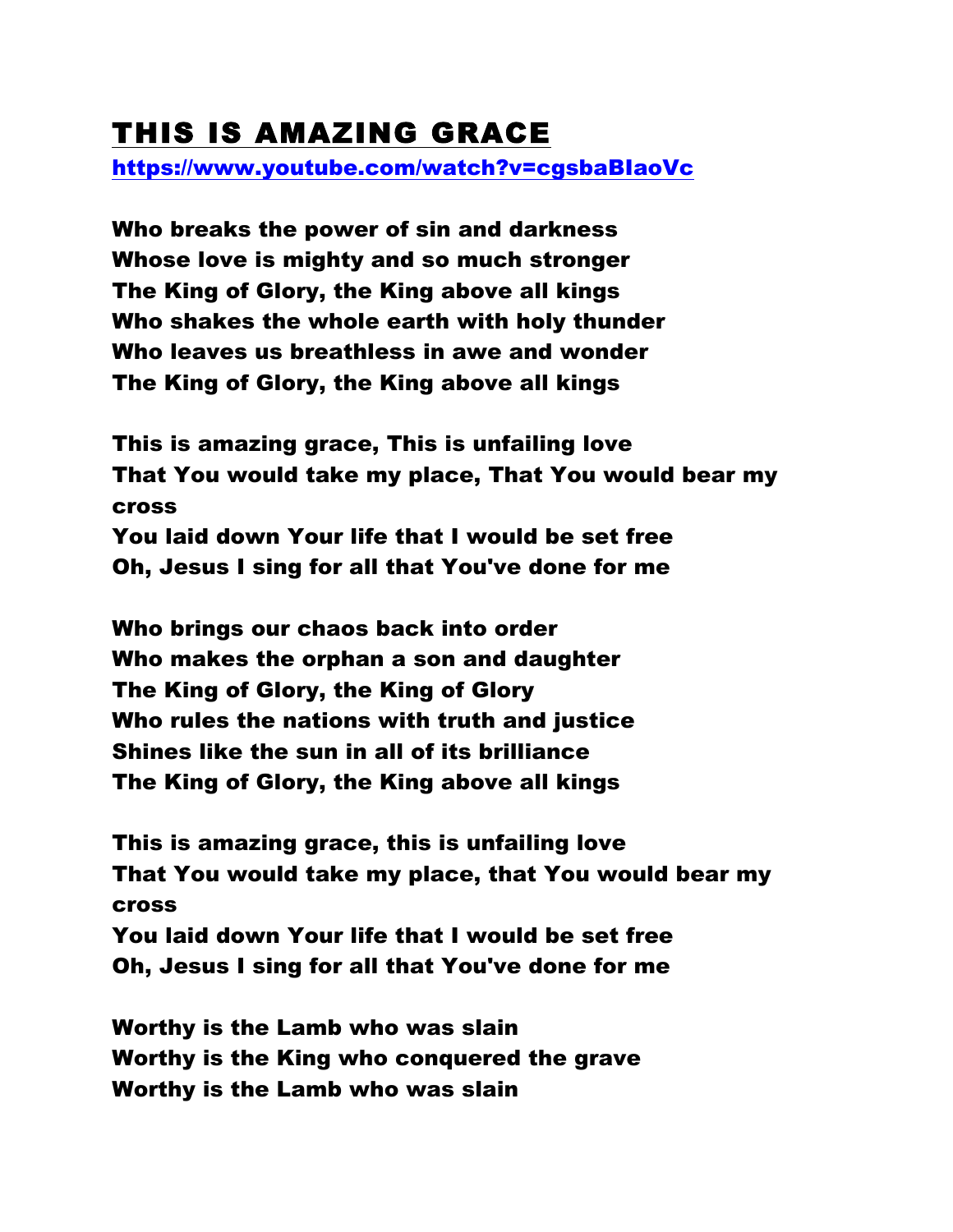Worthy is the King who conquered the grave Worthy is the Lamb who was slain Worthy, worthy, worthy

This is amazing grace, this is unfailing love That You would take my place, that You would bear my cross You laid down Your life that I would be set free Oh, Jesus I sing for all that You've done for me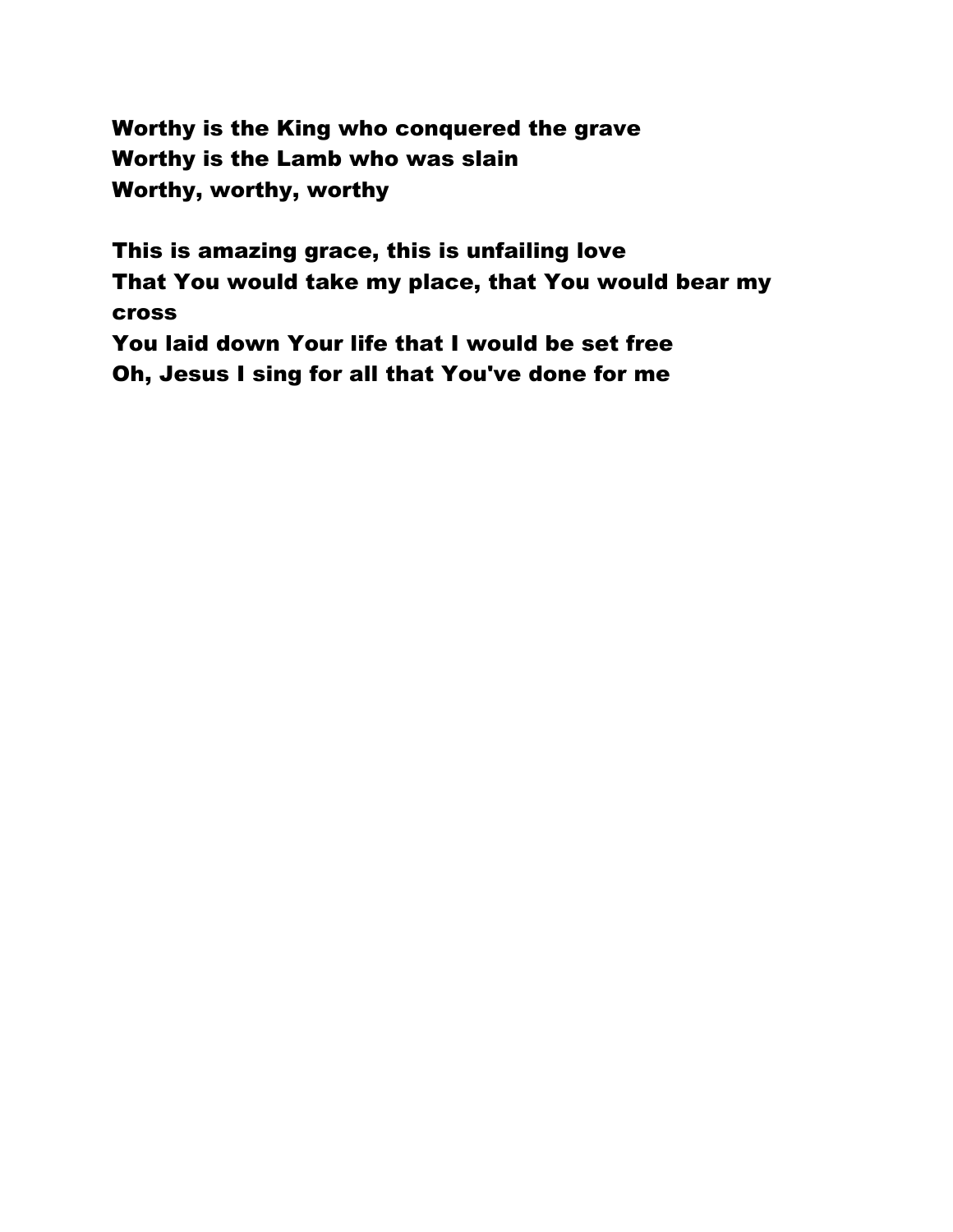# OH MY SOUL

https://youtu.be/3DIi0DRq6ww

Verse 1 Oh my soul oh how you worry Oh how you're weary From fearing you've lost control This was the one thing you didn't see coming And no one would blame you though If you cried in private If you tried to hide it away so no one knows No one will see if you stop believing

Chorus Oh my soul you are not alone There's a place Where fear has to face the God you know One more day He will make a way Let Him show you how you can lay this down 'Cause you're not alone

Verse 2 Here and now you can be honest I won't try to promise That someday it all works out 'Cause this is the valley and even now He is breathing on your dry bones And there will be dancing There will be beauty where beauty was ash and stone This much I know

Chorus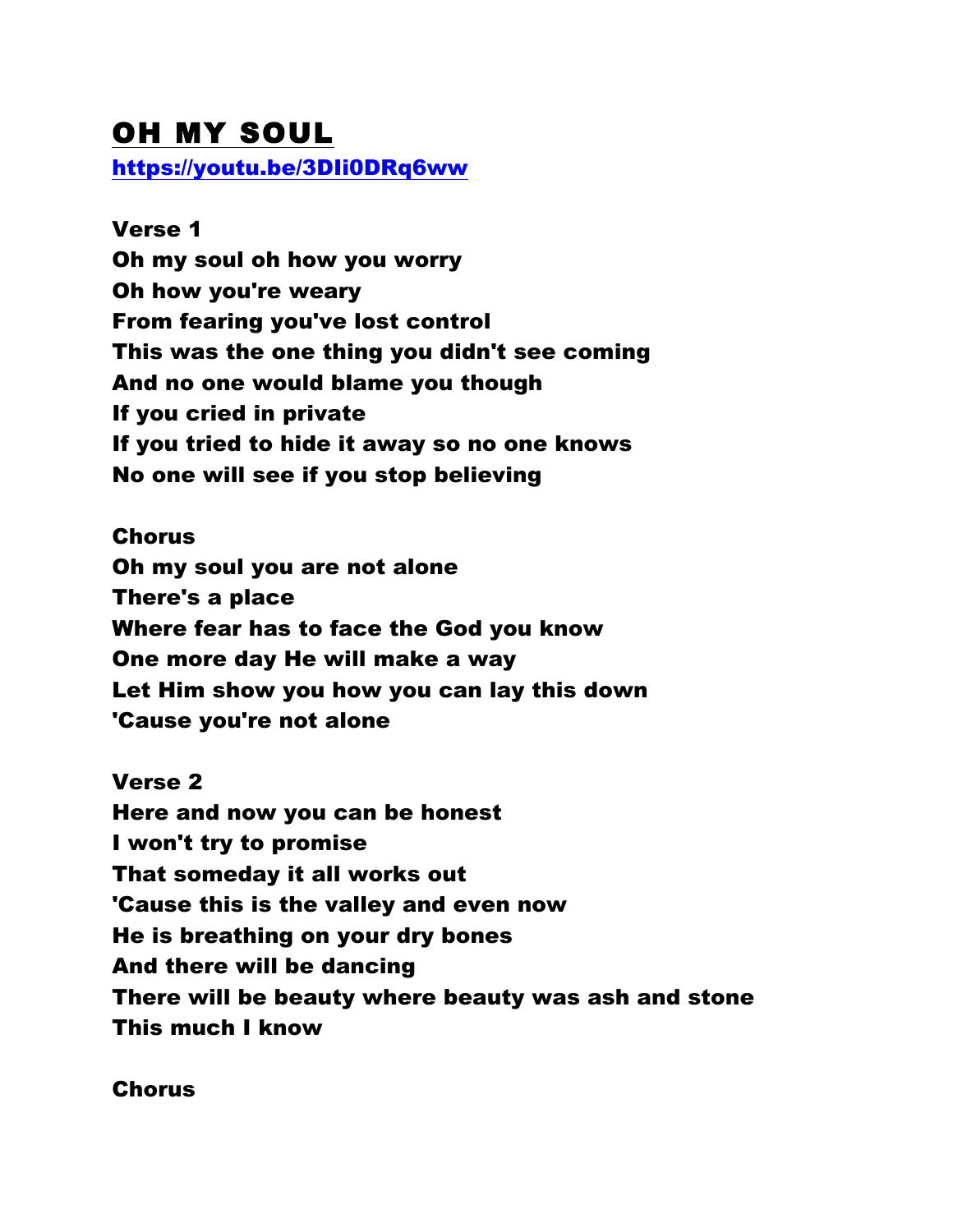Oh my soul you are not alone There's a place Where fear has to face the God you know One more day He will make a way Let Him show you how you can lay this down 'Cause you're not alone

#### **Bridge**

I'm not strong enough I can't take anymore (You can lay it down you can lay it down) And my shipwrecked faith will never get me to shore (You can lay it down you can lay it down) Can He find me here Can He keep me from going under

**Chorus** Oh my soul you are not alone There's a place Where fear has to face the God you know One more day He will make a way Let Him show you how you can lay this down 'Cause you're not alone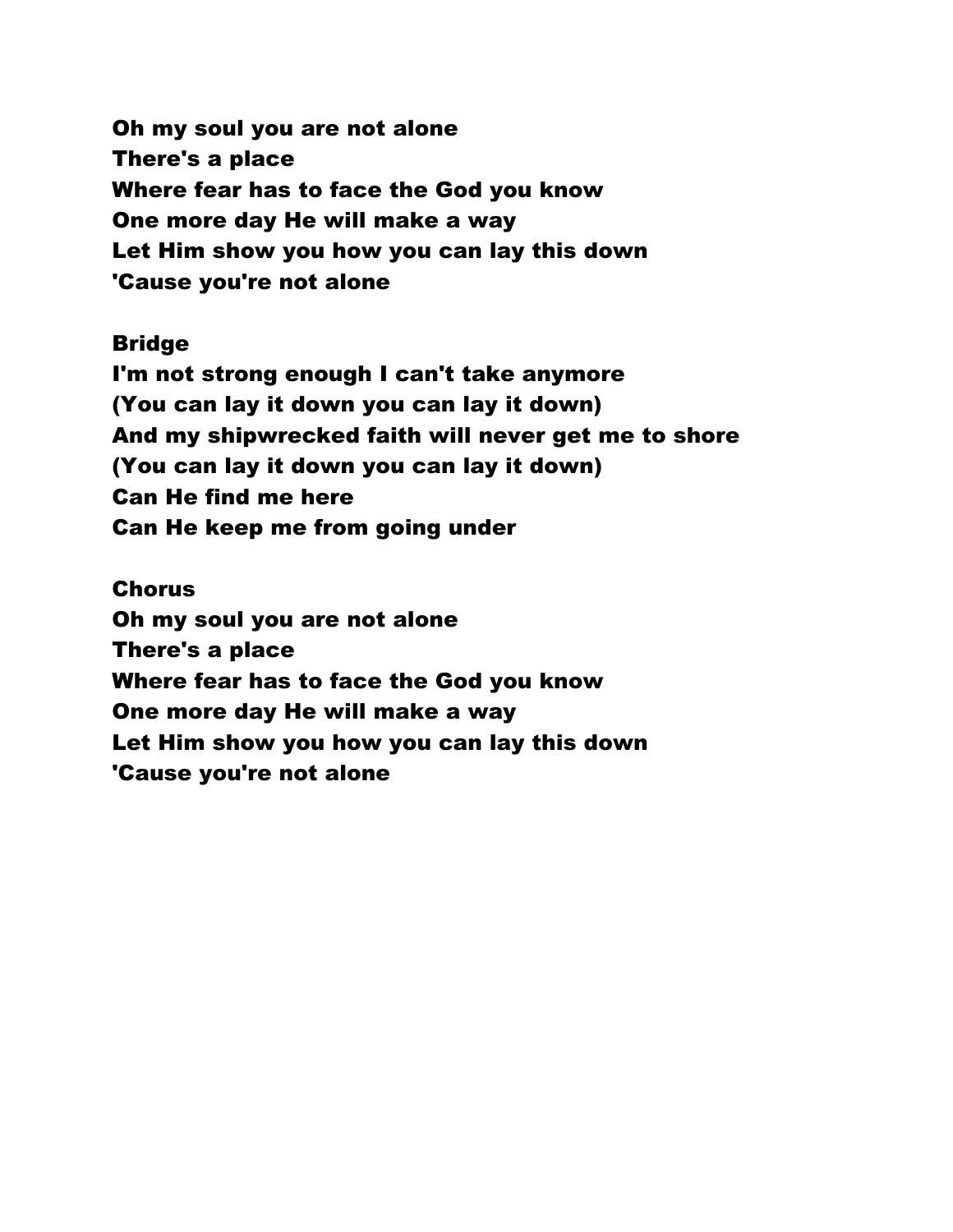# IT IS WELL WITH MY SOUL

https://youtu.be/zY5o9mP22V0

Verse 1 When peace like a river Attendeth my way When sorrows like sea billows roll Whatever my lot Thou hast taught me to say It is well It is well with my soul

**Chorus** It is well with my soul It is well It is well with my soul

Verse 2 Tho' Satan should buffet Tho' trials should come Let this blest assurance control That Christ hath regarded My helpless estate And hath shed His own blood For my soul

**Chorus** It is well with my soul It is well It is well with my soul

Verse 3